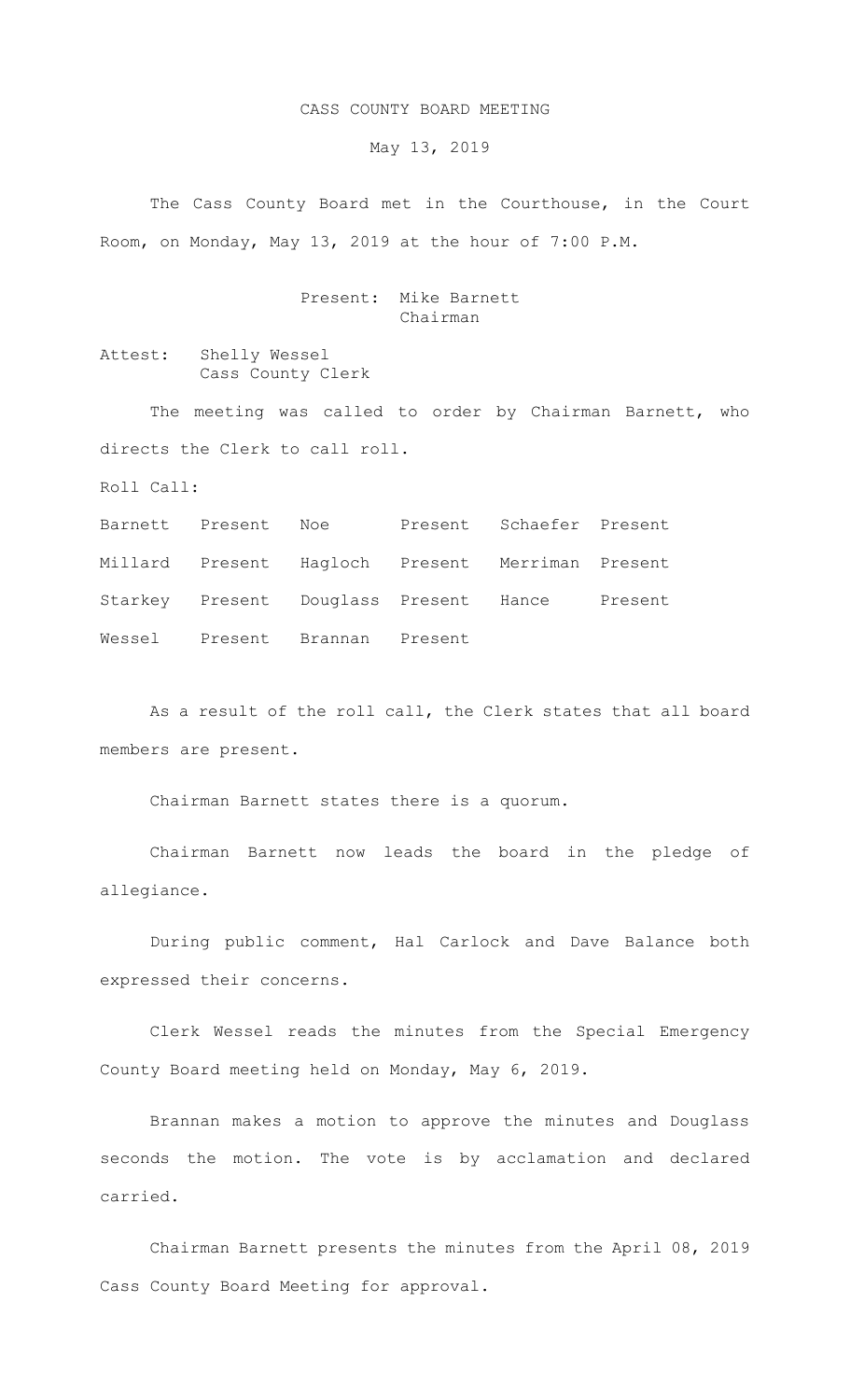Merriman makes a motion to approve the minutes and Millard seconds the motion. The vote is by acclamation and declared carried.

Under correspondence, the Clerk states that we received a request from Dustin Fritsche, O.E.D.C. Coordinator for a contribution from the county. Last year the county made a contribution of \$1,858.50 to O.E.D.C. A motion to approve a contribution of \$1,858.50 again this year is made by Schaefer and seconded by Starkey. The vote is by acclamation and declared carried.

The Clerk also received a letter from John Chambers in regards to the appointments to the Beardstown Rural Fire District which will be presented for approval under new business.

 Chairman Barnett next calls for reports from the standing committees:

Noe, Chairman of the Courthouse and Jail Committee, reports the Committee met and approved all bills as presented. The committee also approved the request made by Sheriff Ohrn for new carpet squares in the Sheriff's office.

Hagloch reports Road and Bridge met on May 6, 2019 and approved all bills.

 Merriman, Chairman of the Public Safety, Environment and Housing Committee, reports the committee met April 23, 2019.

Animal Control met on April 23, 2019. Eighteen dogs were picked up, five dogs were returned to their owners, one dog was adopted and twelve dogs were euthanized. The next meeting will be held on May 28, 2019.

Merriman reports Cass Rural Water met April 21, 2019, and agreed to raise the water rates. There will be a 50 cent increase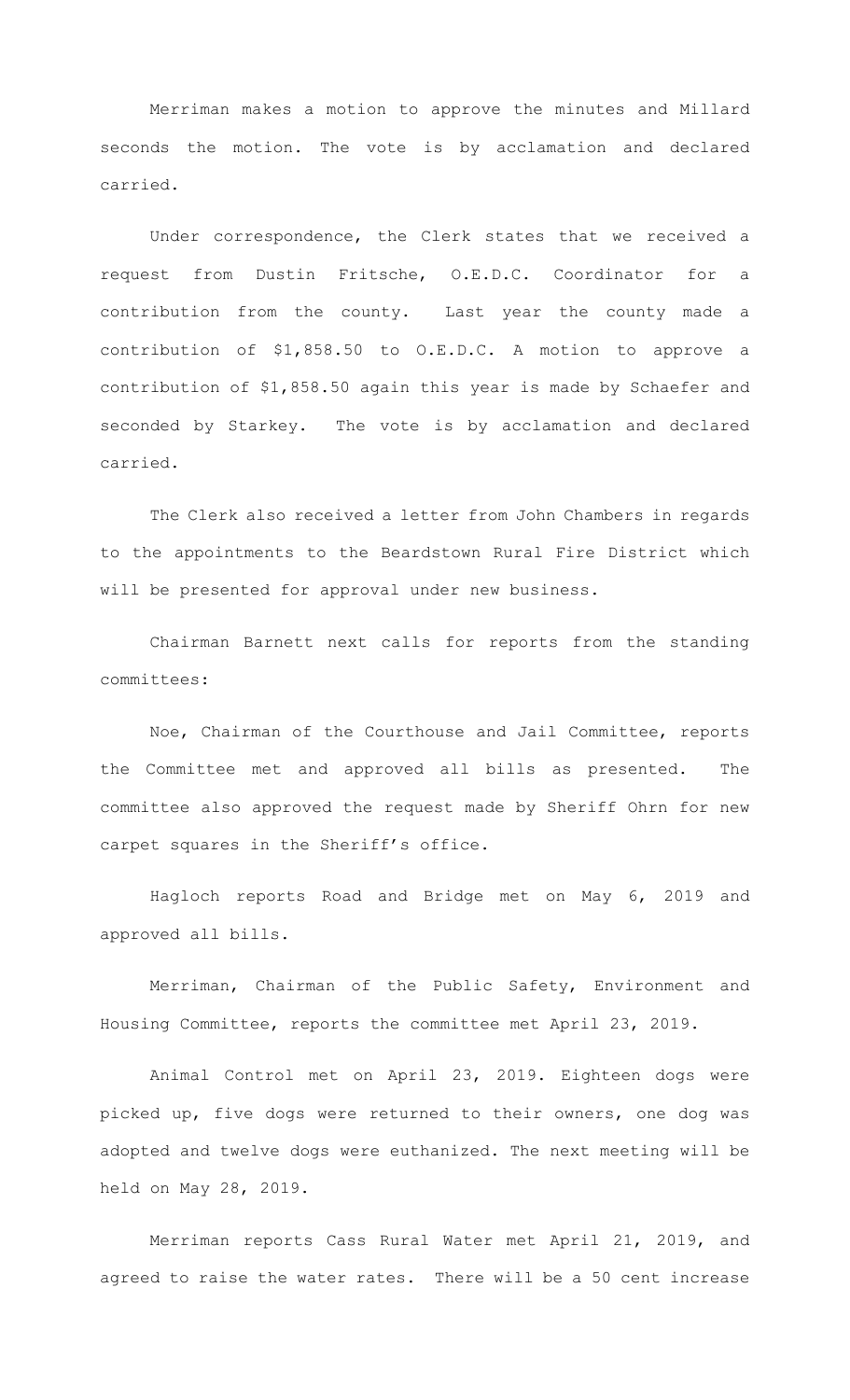on the first 1,000 gallons used and an increase of 35 cents on each additional 1,000 gallons used.

Brannan reports the Housing Authority Board met on April 17, 2019. Brannan states that Steve Horton discussed the property tax, insurance and an agreement for the use of the pool for residents living at Sagebrook Estates.

Brannan reports that 19 of the 20 houses at Sagebrook Estates are currently occupied and there are 19 school age children.

The next meeting will be held on May 15, 2019 at 6:30 p.m.

Brannan, Liason for the Health Board, states that the Health Department Administrator, Teresa Armstrong reported that they have collected \$26,744.09 in the past twelve months for Hospice.

Armstrong has also applied for a Behavioral Health Grant in the amount of \$145,000.

The next Public Safety and Environment Committee meeting will be held on May 28, 2019, at 6:30 p.m.

Merriman, Chairman of the Supervisor of Assessment's Committee, reports the committee met on April 15, 2019.

Merriman reports that they discussed increasing the salary for the board of review. The increase will be presented at the budget meetings in July.

 Merriman also states that Crista Stanbridge is currently in Bloomington for testing. The next meeting will be held May 20, 2019 at 6:00 p.m.

Millard reports the Policies and Procedures Committee met and discussed the development of the website.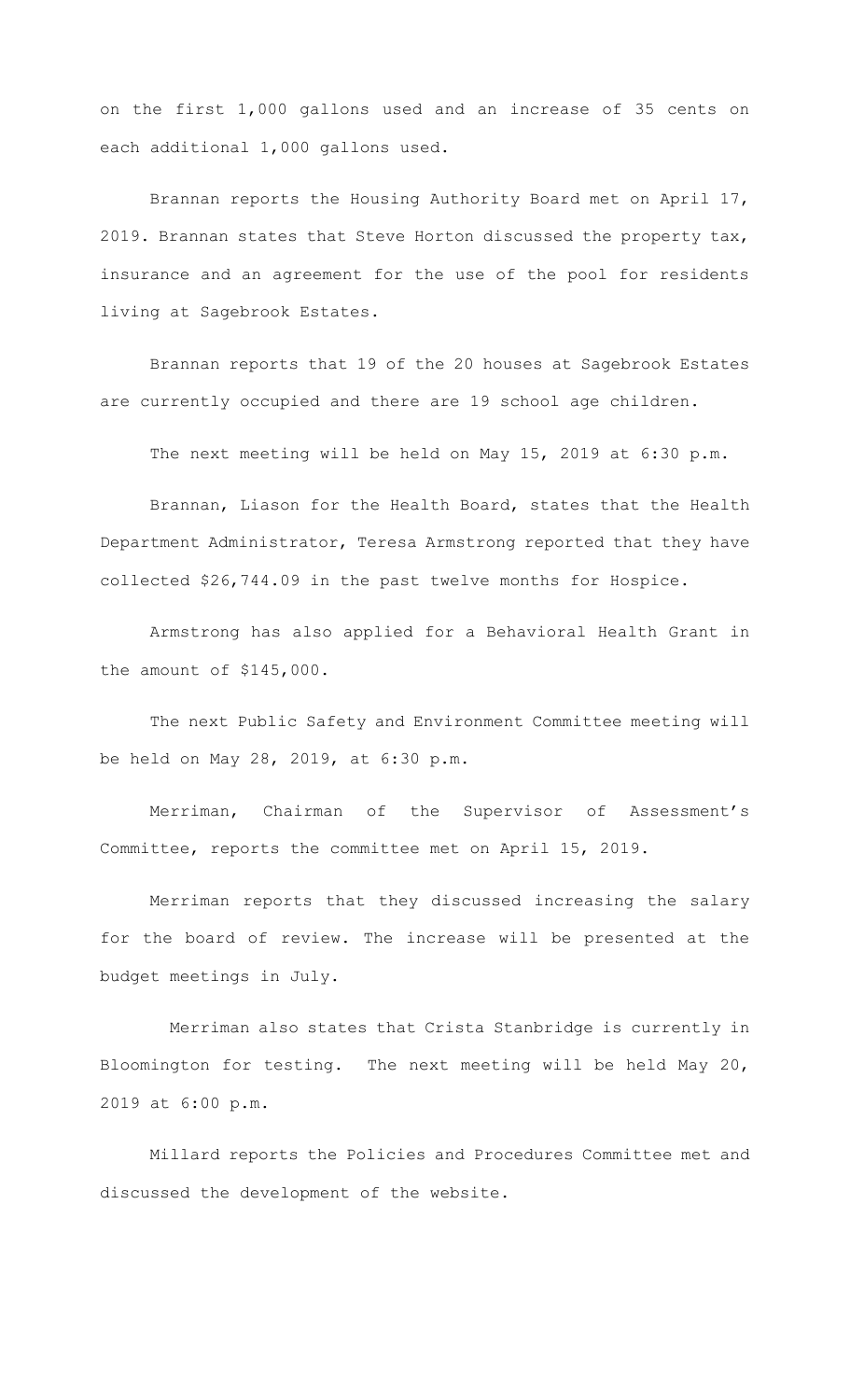Hagloch, reporting for E-9-1-1, reports the committee met April 22, 2019 and approved all bills. The May E-9-1-1 meeting has been moved up to May 20, 2019 due to the Memorial Day holiday.

Schaefer, Liason for Arenzville Rural Water, states they met April 16, 2019 and updated the bylaws, signed papers for rural development and plan to work on getting the easements signed for phase 3. The next meeting will be held May 21, 2019.

Noe, Liaison for O.E.D.C., reports they met April 25, 2019. Noe states that Brian Becker and Dustin Fritsche have been working on grants for the Beardstown Fire Department.

Noe, reports that a group of U of I students are conducting a study on skateboarding parks, asian carp and the dredging project.

Noe, also reports that the Beardstown Mayor is working on having a walking path that leads to JBS and Walmart.

Schaefer, Liaison for the Mental Health Board, reports they met April 17, 2019. Schaefer reports that the new building in Jacksonville has not opened yet.

Schaefer also reports that the transportation agreement with WCMTD is working out very well.

There are no reports from the following committees: Finance and Judiciary

Legislative

Liquor Control

Economic Development

Insurance and Bonds

MCS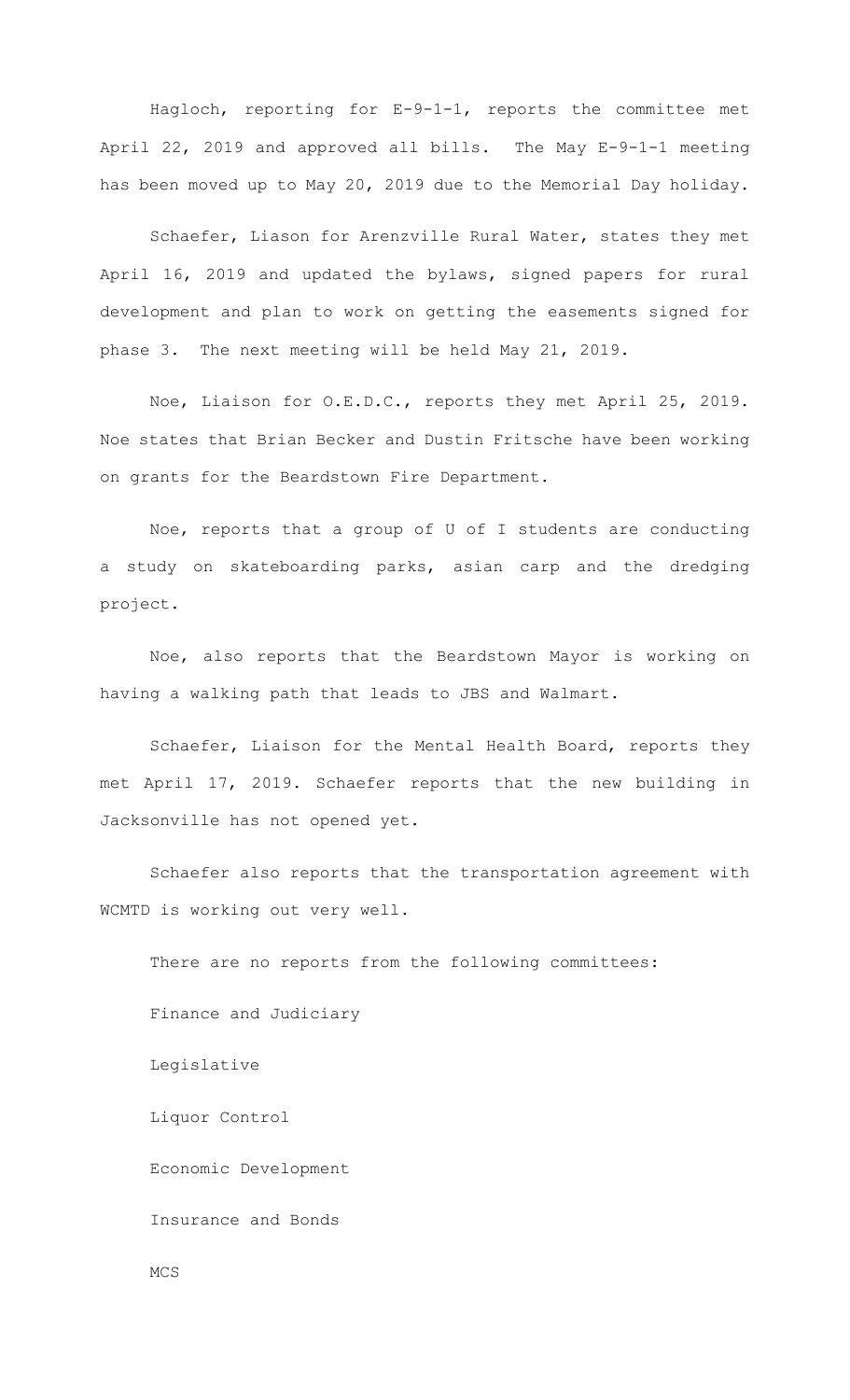Cooperative Extension

O.E.D.C. Tourism

TIF

The Board now moves on to new business.

Chairman Barnett presents the appointments to Cass County Board of Review, Cass County Board of Review Advisory Board, Jobs Creek Drainage and Levee District, Cass County E-9-1-1, Beardstown Rural Fire District, West Central Mass Transit Board, Beardstown Regional Flood Prevention District. Douglass makes the motion to approve the appointments and Brannan seconds the motion. The vote is by acclamation and declared carried.

Chairman Barnett next presents the Flood Damage Prevention Ordinance for approval. Noe makes the motion to approve the ordinance and Wessel seconds the motion. The vote is by acclamation and declared carried.

Tim Icenogle presents the Contract Bonds for County and Township Projects from MFT Letting for approval.

Merriman makes the motion to approve the Contract Bonds and Millard seconds the motion. The vote is by acclamation and declared carried.

The next item under new business is a Resolution for Budget Transfers thru Various Funds and Departments.

Schaefer makes the motion to approve the resolution and Starkey seconds the motion. The vote is by acclamation and declared carried.

Chairman Barnett would like to extend his appreciation for all of the effort put forth by the Beardstown Regional Flood Prevention District including Tim Icenogle, County Highway